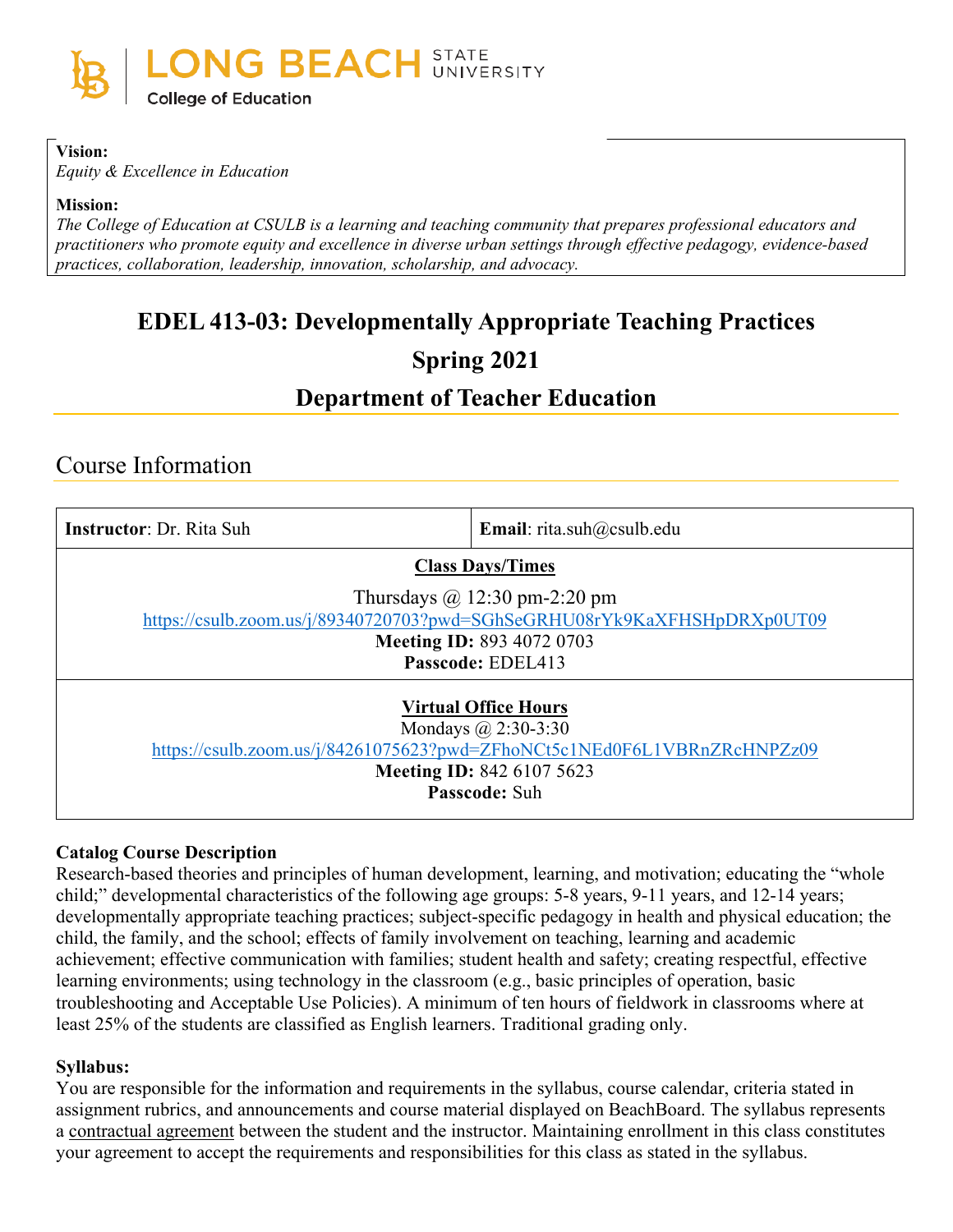# **Course Student Learning Outcomes and Goals**

**SLO 1**-**Lesson Design and Assessment** (CSTP 1; TPEs 4, 5, & 6)

**1-1** Describe diverse family structures and child rearing practices.

**1-2** Describe effects of family involvement on teaching, learning and academic achievement.

**1-3** Identify resources and practices for all students including special needs and English language learners with attention to the following: (a) effective communication with all families; (b) traditional and innovative strategies for parents, communities, and schools working together; (c) models for parent-school community partnerships; and (d) appropriate use of peer coaching models.

# **SLO 2**-**Lesson Implementation and Assessment** (CSTP 2; TPEs 10 & 11)

**2-1** Demonstrate knowledge necessary for using technology in the classroom including basic principles of operation of computer hardware and software, basic troubleshooting techniques and issues related to copyright, privacy, security, safety and Acceptable Use Policies.

**2-2** Develop a personal approach to creating a respectful, effective learning environment based upon a review of a variety of approaches described in the professional literature (e.g., Glasser's control theory; Kounin's lesson management; Ginott's communication approach; Dreikurs's democratic teaching; Canter's Assertive Discipline; Gordon's Discipline as Self-Control, Nelsen's Positive Discipline, and Kohn's Beyond Discipline).

# **SLO 3**-**Classroom Management and Environment** (CSTP 3; TPE 1)

**3-1** Investigate the research-based theories and principles of human development and learning including differentiated instruction for students based on cognitive levels and physical ability.

**3-2** Describe developmental characteristics of the whole child (e.g. physical, cognitive linguistic, emotional, social, moral) within the following three school grade categories and relevant age groups: K-2 (5-8 years); 3-5  $(9-11 \text{ years})$ ; and 6-8  $(12-14 \text{ years})$ .

**3-3** Analyze how theories inform practices and policies in school settings and how these affect student conduct, attitudes and achievement.

**SLO 4**-**Professionalism** (CSTP 4; TPEs 7, 8, 9; Reading Standards for Literature K–5, Informational Text K–5, & Foundational Skills K–5; RICA Domain 1)

**4-1** Demonstrate understanding of the concept of developmentally appropriate teaching practices.

**4-2** Demonstrate an ability to design and implement developmentally appropriate teaching practices in health and physical education using state-approved standards and goals.

**4-3** Apply CCSS standards-based lesson design components including Specially Designed Academic Instruction in English (SDAIE) for English language learners.

**4-4** Apply differentiated instruction based on cognitive levels and physical abilities.

# **SLO 5-Assessing student learning** (CSTP 5; TPEs 2 & 3)

**5-1** Describe and analyze (a) school factors influencing students' learning and behavior; (b) basic psychological needs of students; (c) issues of power, control, order and caring; (d) positive teacher-student relationships; (e) positive peer relationships; (f) students' motivation to learn; (g) ways to minimize disruptive behavior and increase learning by effective classroom management and organization; and (h) crisis prevention and conflict management and resolution.

**SLO 6-Developing as a professional educator** (CSTP 6; TPEs 12 & 13; RICA Domain 1)

**6-1** Demonstrate knowledge of (a) major laws, concepts and principles related to student health and safety; (b) impact of student health on academic achievement; (c) effective strategies for encouraging healthy nutrition of children and youth; (d) physiological and sociological effects of alcohol, drugs, and tobacco; and (e) referral and support services for healthy families and children.

# **Required Texts/Course Materials:**

\*Jones, V.F. & Jones, L. (2016). *Comprehensive classroom management: Creating communities of support and solving problems* (11th ed.). Boston, MA: Allyn and Bacon

*\*This text will be available digitally as a "Day One Digital Access" on the first day of class. The text must be accessed via BeachBoard, and by the add/drop deadline. You will have the opportunity to purchase the digital text for a significantly reduced price.*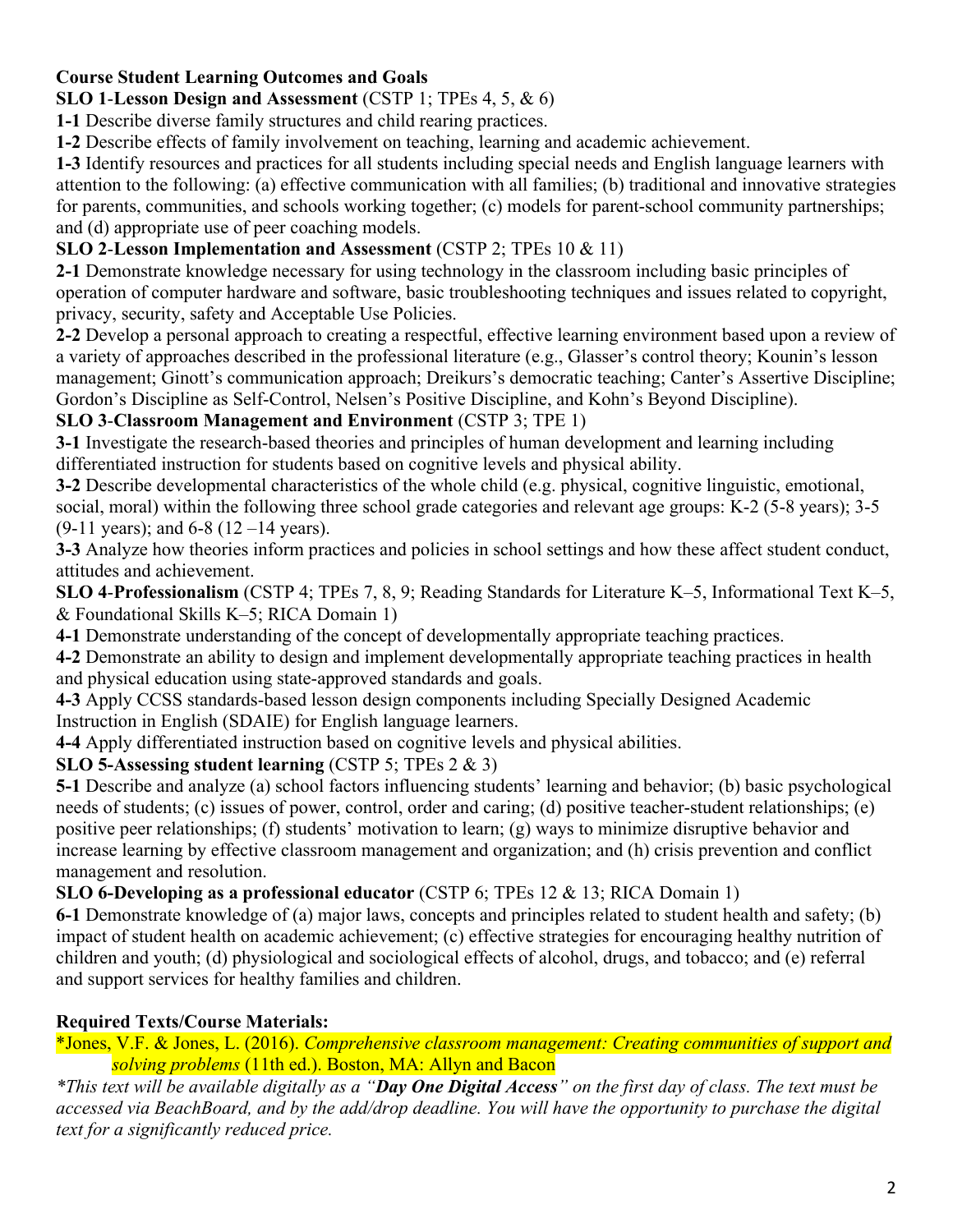## **Recommended Text and Readings:**

- Telljohann, S., Symons, C., Pateman, B., & Seabert, D. (2020). *Health Education: Elementary and Middle School Applications*. Boston: McGraw-Hill, 9<sup>th</sup> Edition.
- California Department of Education. (2003). Health Framework for California Public Schools. <https://www.cde.ca.gov/be/st/ss/documents/healthstandmar08.pdf>
- California Department of Education. (2009). Physical Education Framework for California Public Schools. <https://www.cde.ca.gov/be/st/ss/documents/pestandards.pdf>

#### **Mode of Delivery and Technical Requirements**

This course is conducted entirely through Alternative Modes of Instruction, using both synchronous online and asynchronous learning. Students will access the course material and activities on [BeachBoard](https://bbcsulb.desire2learn.com/d2l/home) and are required to participate in synchronous class meetings via **Zoom**. All students must have access to a computer or other device with Internet functionality to access BeachBoard and Zoom, participate in class activities, and complete assignments. Students must also have access to Internet sufficient to interact in synchronous meetings.

Students who experience unexpected technical issues for a class session or assignment will be provided with the opportunity to make up missed work. Students who experience technical issues during a synchronous meeting or with an assignment should email me as soon as possible to let me know.

To access this course on BeachBoard and [Zoom,](https://csulb.zoom.us/meeting) students will need access to the Internet and a supported web browser (Safari, Google Chrome or Firefox). Log in to [BeachBoard](https://bbcsulb.desire2learn.com/) with your CSULB Campus ID and BeachID password. Once logged in, you will see the course listed in the My Courses widget; click on the title to access the course. To access Zoom, first [install the latest version](https://zoom.us/download) of the Zoom app on your device. Use the link provided and/or sign in using your CSULB Campus ID and BeachID password via Single Sign On to create or join a Zoom session. If students need technical assistance during the course or would like to report a technical issue with BeachBoard or Zoom, they should contact the [Technology Help Desk.](https://www.csulb.edu/academic-technology-services/academic-technology-resources-for-students)

The university is expected to provide an in-person computer lab in the University Student Union during 2020- 21 and the opportunity to borrow laptops and/or wi-fi hotspots, if needed. The university will send communications directly to students regarding accessing these resources.

### **Course Communication**

- **Please do not** email the instructor or classmates through BeachBoard; messages will go to a spam folder. Send emails directly through your browser.
- When contacting the instructor, **include the title and section of the course** you are inquiring about. Be sure to use professional language for all correspondence (Ex. Dear Professor Suh, My name is and I am enrolled in class/section number. I have a question about **When emailing, you are required to use your CSULB account.**
- We will use BeachBoard to make announcements, communicate information, post assignments and corresponding due dates, and discuss course-related topics. Please note: It is the student's responsibility to *check BeachBoard a minimum of once per week*, as it will contain important information about upcoming class assignments, activities, and other elements of the course. Students should also be sure to check their CSULB email accounts a minimum of once per week to receive important communications about the course from the instructor or other enrolled students.

# Course Policies

### **In-Class Course Work**

• Professional dispositions include display of courtesy toward the instructor and classmates, punctual attendance, observance of due dates, flexibility regarding assignments, and unanticipated changes in the course calendar.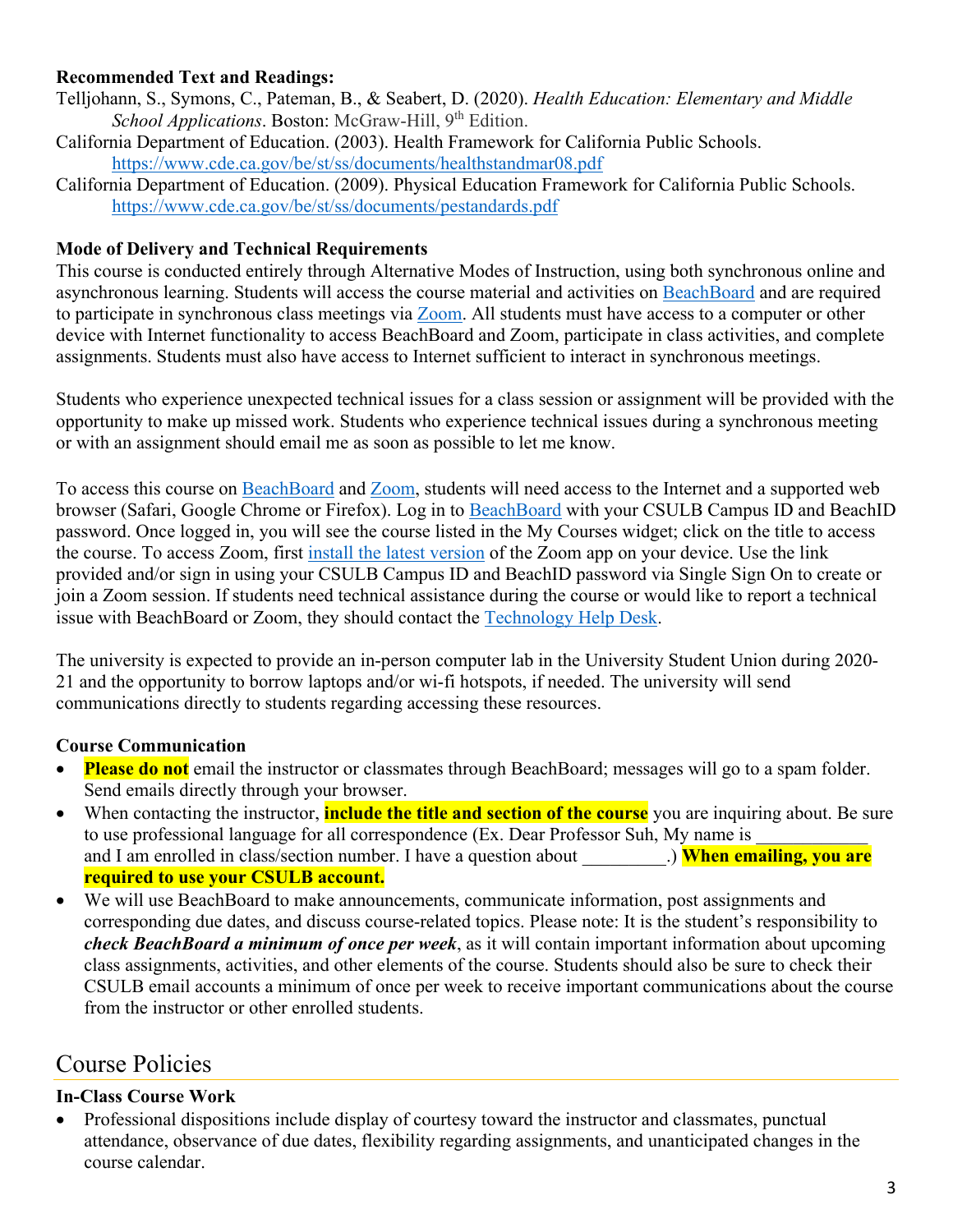• Participation includes demonstration of active contribution to small group and whole class discussion, posing clarification, reflective, and/or information-seeking questions, and communicating ideas or concerns with the instructor.

### **Attendance and Participation**

- Attendance (e.g., being present for all synchronous class sessions) and active participation are essential to your success in this class. Asynchronous participation in BeachBoard discussions may also be required. Participation is 20% of your grade and will be monitored through attendance at Zoom sessions. Nonparticipation in either synchronous or asynchronous aspects of the course will negatively impact your grade.
- Students are expected to attend classes promptly and regularly. Please refer to and get familiar with the CSULB Attendance Policy:

[http://web.csulb.edu/divisions/aa/catalog/current/academic\\_information/class\\_attendance.html](http://web.csulb.edu/divisions/aa/catalog/current/academic_information/class_attendance.html)

- On-time attendance at the first class is mandatory. Attendance will be taken at the beginning of each class, and occasionally at the end of class. Any student not attending the first class will be dropped.
- One absence is allowed with no explanation required. Any additional absences or late arrivals more than 30 minutes to class will result in a deduction of 5 points for each absence or tardy from the total possible points in the course, unless it is an official excused absence. Excused absences will be granted only if written evidence (e.g. a doctor's written notice, a letter for jury duty, or a copy of a funeral program) is provided in a timely manner. (University Attendance Policy, PS 01-01, defines excused absences as 1) illness or injury to the student; 2) death, injury, or serious illness of an immediate family member or the like; 3) religious reasons [California Educational Code section 89320]; 4) jury duty or government obligation; 5) University sanctioned or approved activities.)
- *Students missing 3 or more classes will be advised to drop the class and retake it in a subsequent semester.*
- *Students who plan to be tardy or absent must email the professor before class.*

# **S4 @ The Beach**

- ALL credential candidates are required to log their fieldwork hours on  $S4@$  The Beach. Due to the pandemic, we will use alternative assignments (videos and reflection) to meet the requirements.
- Information on how to complete the time log can be found on the Office of Clinical Practice website at [www.csulb.edu/ocps4.](http://www.csulb.edu/ocps4)

# **Plagiarism/Academic Integrity Policy**

There is zero tolerance for cheating, plagiarism, or any other violation of academic integrity in this course. Work submitted is assumed to be original unless your source material is documented using proper citations. Using the ideas or words of another person, even a peer or a web site, as if it were your own, constitutes plagiarism. It is your responsibility to review the University policy on [Cheating and Plagiarism](http://catalog.csulb.edu/content.php?catoid=5&navoid=369#cheating-and-plagiarism) that governs your participation in courses at CSULB.

# **University Withdrawal Policy**

Class withdrawals during the final 3 weeks of instruction are not permitted except for a very serious and compelling reason such as accident or serious injury that is clearly beyond the student's control and the assignment of an Incomplete grade is inappropriate (see [Grades\)](http://www.csulb.edu/depts/enrollment/student_academic_records/grading.html). Application for withdrawal from CSULB or from a class must be filed by the student [online,](https://www.csulb.edu/student-records/dropping-and-withdrawing) whether or not the student has ever attended the class; otherwise, the student will receive a grade of "WU" (unauthorized withdrawal) in the course. View the CSULB guidelines on [Dropping and Withdrawal](https://www.csulb.edu/student-records/dropping-and-withdrawing#:%7E:text=Policy,after%20separation%20from%20the%20university.) for more detailed information.

# **Special Needs Accommodations**

Students with a disability or medical restriction who are requesting a classroom or academic accommodation should contact the Bob Murphy Access Center (BMAC) located in the Student Success Center, #110, or by phone at 562-985-5401 or via email at *[BMAC@csulb.edu](mailto:BMAC@csulb.edu)*. The BMAC will work with the student to identify a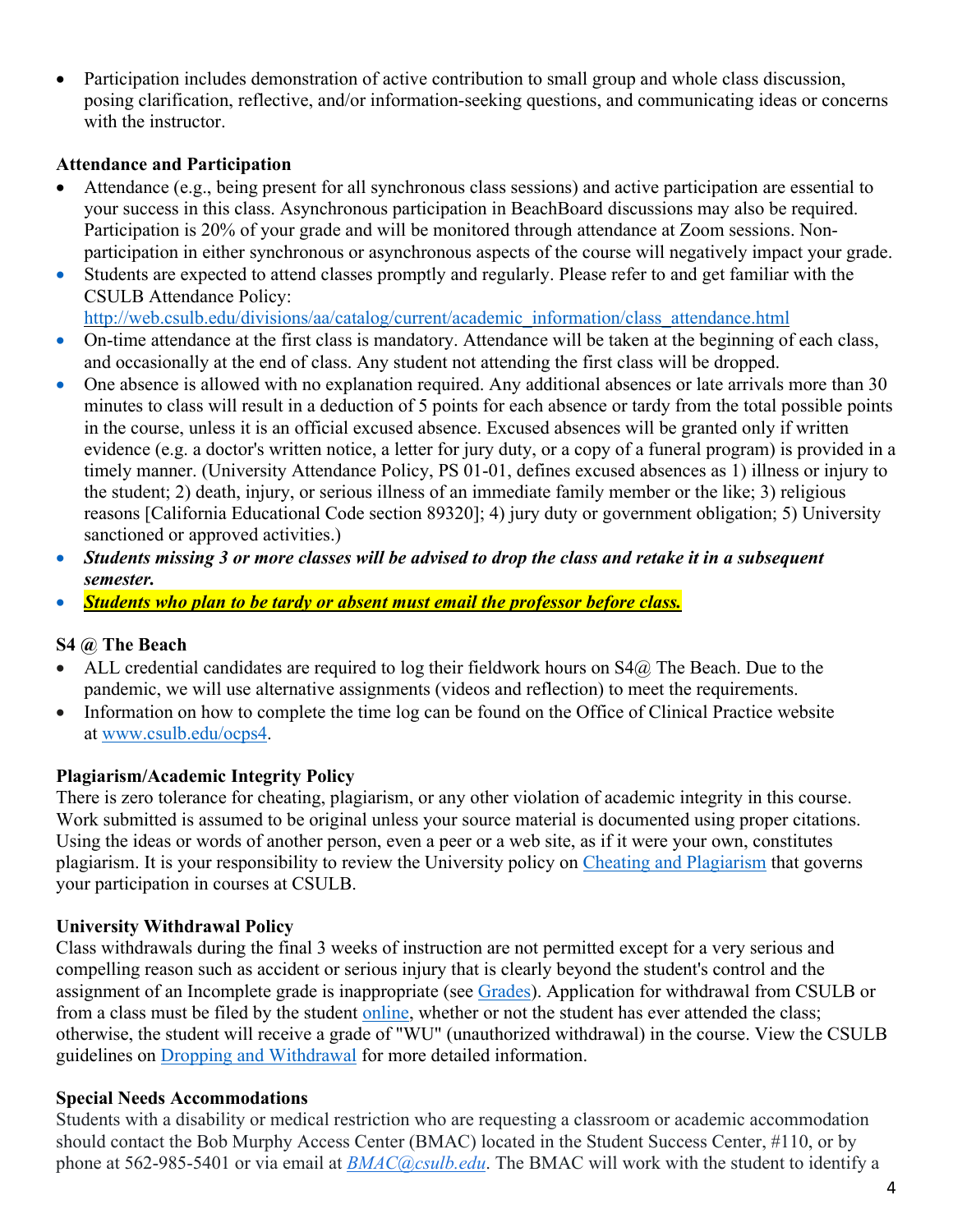reasonable accommodation in partnership with appropriate academic offices and medical providers. We encourage students to reach out to BMAC as soon as possible. It is the student's responsibility to notify the instructor in advance of the need for accommodation related to a university-verified disability. If you require accommodations you must advise the instructor on the first day of class.

# Additional Information

# **Student Support Services**

The Division of Student Affairs has prepared a helpful guide, [Student Resources During COVID-19.](https://rb.gy/ql7w8j) A full list of student support services is also available on the [Programs and Services](http://web.csulb.edu/divisions/students/programs.html) website. All units and programs are offering services, primarily in a virtual format; visit individual websites for up-to-date contact information.

Students who are facing challenges resulting in housing and/or food insecurity are urged to contact the Basic [Needs Program.](http://web.csulb.edu/divisions/students/basic_needs_program/index.html) Students may also email [supportingstudents@csulb.edu](mailto:supportingstudents@csulb.edu) or call (562)985-2038*.*

# Course Evaluation Components and Grading

# **Grading and Late Work/Make-up Policy**

- All assignments are to be typed in Microsoft Word and formatted using Times New Roman, 12-point font, double-spaced, and 1" margins.
- All assignments are to be uploaded to BeachBoard except when otherwise indicated.
- The instructor is more than willing to clarify any questions about assignment criteria.
- Partial or off-topic assignments will not be accepted for grading.
- Late submissions, within one week of the deadline, will be penalized by 20%.
- No late assignments will be accepted 7 days after the initial due date or one week before the final day of class, or thereafter.
- Keep a copy of each assignment for your own records.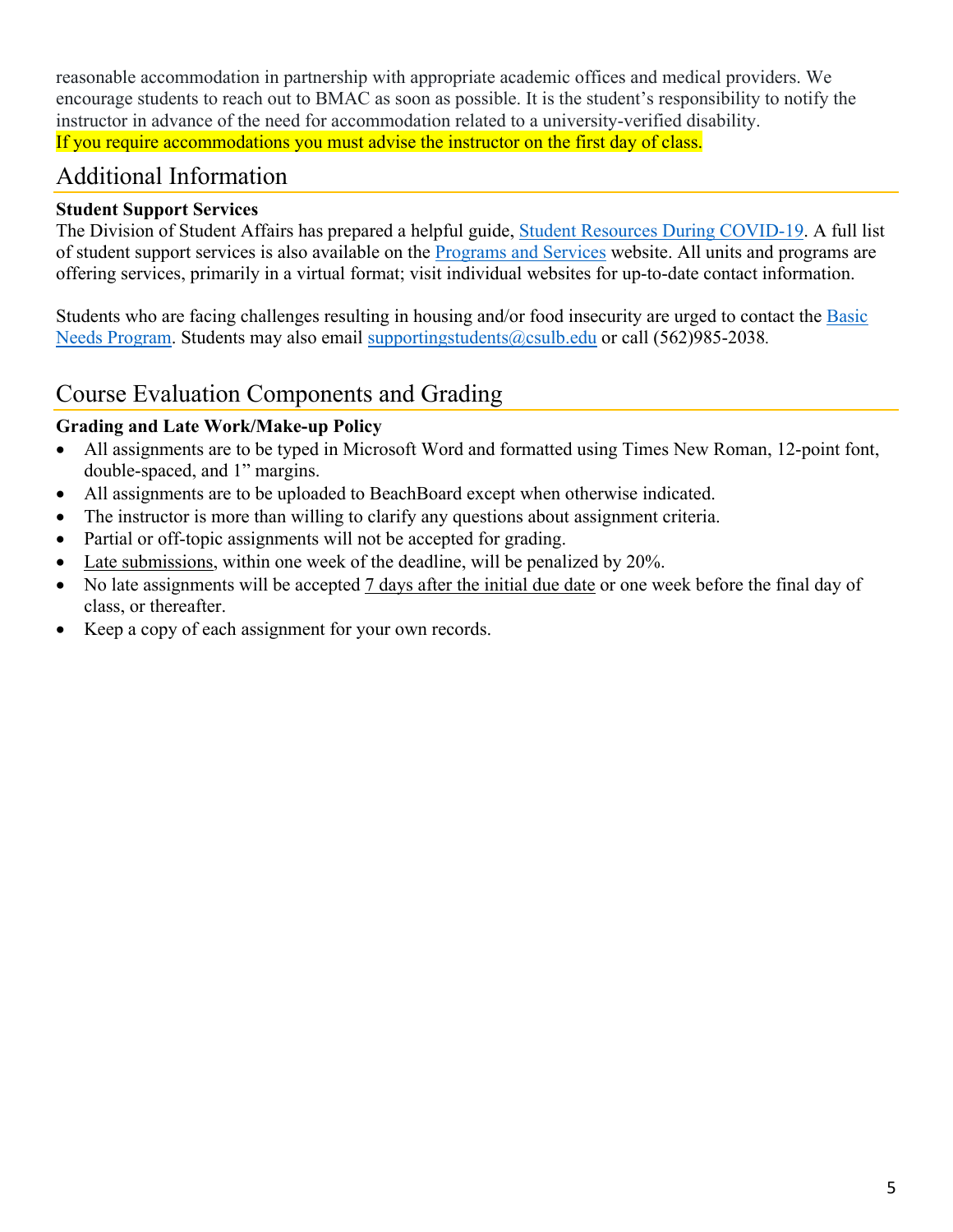## **DESCRIPTION OF ASSIGNMENTS**

#### **Detailed assignment directions are under the Content Tab in BeachBoard.**

**All assignments are due @ 11:59pm the night before class.**

• **Assignment #1: Syllabus Scavenger Hunt**

## • **Assignment #2: Health Text Chapter Presentation**

**Part 1:** In Week 1, you will get to know your group members. You and your group will complete the "Getting to Know my Group" file and upload 1 document as a group to Dropbox.

**Part 2:** Alternative assignment due to pandemic: Randomly assigned groups will be given a chapter from Telljohann et al. (2020). Your group will outline important concepts and ideas using PowerPoint, Prezi, **or** any type of presentation tool. Upload the presentation to Discussion Board and the rest of the class has one week to respond with meaningful feedback. Be creative! Make your presentation engaging!

## • **Assignment #3: IRIS Modules**

- 1. Module: Classroom Management Plan
- 2. Module: Collaborating with Families

# • **Assignment #4: Observation of a Health Lesson**

Alternative assignment due to pandemic: Watch the video [Mental Health Lesson -](https://www.youtube.com/watch?v=CoNchoFOMYA&feature=youtu.be) "Tennis Ball Toss" [Resiliency.](https://www.youtube.com/watch?v=CoNchoFOMYA&feature=youtu.be) Write a one-page reflection about the lesson and submit to Dropbox. This assignment will count for 1 hour of Fieldwork.

• **Assignment #5: PE or Health Lesson Plan**  Alternative assignment due to pandemic: Design a PE **OR** Health lesson. Using the [PE Framework for](https://www.cde.ca.gov/be/st/ss/documents/pestandards.pdf)  [California Public Schools and PE Content Standards,](https://www.cde.ca.gov/be/st/ss/documents/pestandards.pdf) [P.E. Central Website,](https://www.pecentral.org/) or the [Health Content Standards,](https://www.cde.ca.gov/be/st/ss/documents/healthstandmar08.pdf) design and implement a developmentally appropriate lesson for students. Submit the lesson plan to the Dropbox.

# • **Assignment #6: Fieldwork (Alternative Assignment)**

In response to the global pandemic, you will view video lessons and write reflections. After you upload or copy/paste the alternative assignments to S4  $\omega$ . The Beach, you will upload a copy of that file to BeachBoard's Dropbox.

| <b>Assignment Description</b>                                           | <b>Points</b> |
|-------------------------------------------------------------------------|---------------|
| Class participation and attendance (SLO 3)                              | 20            |
| <b>Assignment #1: Syllabus Scavenger Hunt</b>                           |               |
| <b>Assignment #2:</b> Health text chapter presentation (SLO 1 & 4)      |               |
| Part 1: Getting to Know My Group $-5$ points                            |               |
| Part 2: Health Text Chapter Presentation - 20 points                    |               |
| <b>Assignment #3: IRIS Modules (5 points each)</b>                      |               |
| <b>Assignment #4: Observation of a Health Lesson (SLO 5)</b>            |               |
| <b>Assignment #5:</b> PE or Health Lesson Plan $(SLO 2 & 4)$            |               |
| <b>Assignment #6:</b> Fieldwork (Alternative Video Assignments) (SLO 6) |               |

# **Grading Scale**

| $100 - 90$ Points $=$ |     | A              | Mastery of the relevant course standards.                   |
|-----------------------|-----|----------------|-------------------------------------------------------------|
| 89 - 80 Points        | $=$ | $R_{\perp}$    | Above average proficiency of the relevant course standards. |
| 79 - 70 Points        | $=$ | $\sim$ $\sim$  | Satisfactory proficiency of the relevant course standards.  |
| $69 - 60$ Points      | $=$ | $\overline{D}$ | Partial proficiency of the relevant course standards.       |
| $59 - 0$ Points       | $=$ | $\overline{F}$ | Little or no proficiency of the relevant course standards.  |
|                       |     |                |                                                             |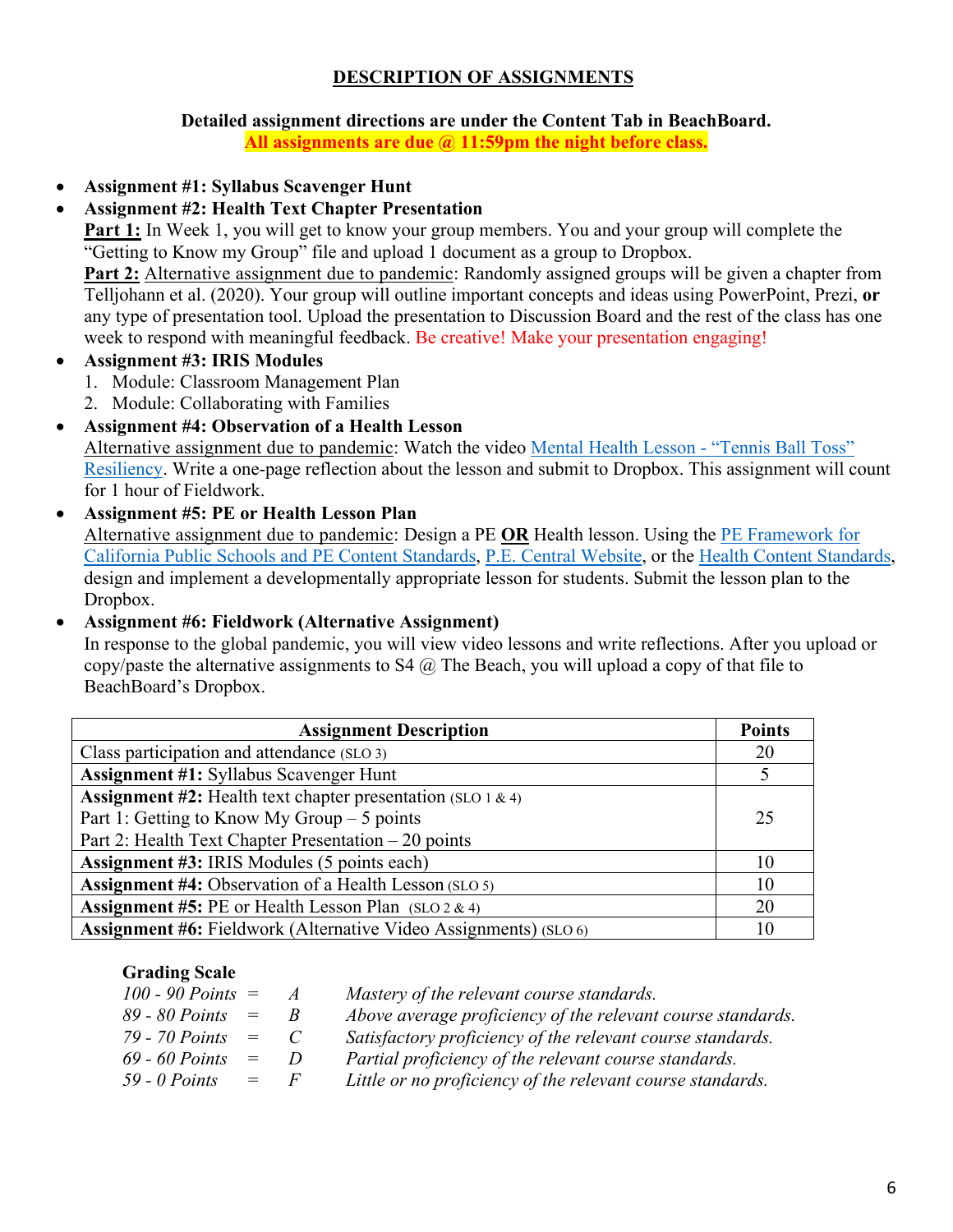|                |                                                                       | <b>Assignments</b>                                        |
|----------------|-----------------------------------------------------------------------|-----------------------------------------------------------|
| Week           | <b>Course Topics/Readings</b>                                         | All assignments are due $\omega$ 11:59pm the night before |
|                |                                                                       | class.                                                    |
| $W-1$          | *Introductions                                                        |                                                           |
| 1/21           | *Review Syllabus                                                      |                                                           |
| $W-2$          | Classroom Management in                                               | DUE:                                                      |
| 1/28           | Perspective                                                           | 1. Read Jones Ch. 1                                       |
|                |                                                                       | 2. Assignment #1: Syllabus Scavenger Hunt to Dropbox      |
| $W-3$          | *IRIS Module: Classroom                                               | DUE:                                                      |
| 2/4            | Management Plan                                                       | 1. Assignment $#2$ – Part 1: "Getting to Know My          |
| $***$          |                                                                       | Group" to Dropbox.                                        |
| N <sub>0</sub> |                                                                       |                                                           |
| <b>Class</b>   |                                                                       |                                                           |
| $W-4$          | <b>Understanding Students' Basic</b>                                  | DUE:                                                      |
| 2/11           | Psychological Needs                                                   | 1. Read Jones Ch. 2                                       |
|                |                                                                       | 2. Assignment #3: Submit reflection from IRIS Module:     |
|                |                                                                       | <b>Classroom Management Plan</b>                          |
| $W-5$<br>2/18  | *Establishing Positive Student-                                       | DUE:<br>1. Read Jones Ch. 3                               |
|                | <b>Teacher Relationships</b><br>*Whole School, Whole Community,       | 2. Group 1: Upload Telljohann Ch. 1 Presentation to       |
|                | Whole Child: A Collaborative                                          | <b>Discussion Board</b>                                   |
|                | Approach to Learning and Health                                       | 3. Everyone else must respond by the start of next class  |
| $W-6$          | *Creating Positive Peer                                               | DUE:                                                      |
| 2/25           | Relationships                                                         | 1. Read Jones Chapter 4                                   |
|                | *Comprehensive School Education:                                      | 2. Group 2: Upload Telljohann Ch. 2 to Discussion Board   |
|                | Applying the Science of Education                                     | 3. Everyone else must respond by the start of next class  |
|                | to Improving Health Instruction                                       |                                                           |
| $W-7$          | *IRIS Module: Working with                                            | DUE:                                                      |
| 3/4            | Parents                                                               | 1. Read Jones Chapter 5                                   |
| $**$           | *Standards-Based Planning,                                            | 2. Group 3: Upload Telljohann Ch. 3 to Discussion Board   |
| N <sub>0</sub> | Teaching and Assessment in Health                                     | 3. Everyone else must respond by the start of next class  |
| <b>Class</b>   | Education                                                             |                                                           |
| $W-8$          | *Developing Standards for                                             | DUE:                                                      |
| 3/11           | <b>Classroom Behavior and Methods</b>                                 | 1. Read Jones Chapter 6                                   |
|                | for Maximizing On-Task Student                                        | 2. Group 4: Upload Telljohann Ch. 4 to Discussion Board   |
|                | <b>Behavior</b>                                                       | 3. Everyone else must respond by the start of next class  |
|                | *Building and Managing the Safe                                       | 4. Assignment #3: Submit reflection from IRIS Module:     |
| $W-9$          | and Positive Learning Environment<br>*Enhancing Student Motivation to | <b>Collaborating with Families</b><br>DUE:                |
| 3/18           | Learn                                                                 | 1. Read "Hollie – Student Engagement Protocols" file      |
|                | *Promoting Mental and Emotional                                       | 2. Read the following sections in Jones Chapter 7:        |
|                | Health                                                                | - Multiple Intelligences - pgs. 251-254                   |
|                |                                                                       | - Levels of Instruction - pgs. 254-256                    |
|                |                                                                       | - Differentiated Instruction - pgs. 258-262               |
|                |                                                                       | - Cooperative Learning - pgs. 270-275                     |
|                |                                                                       | 3. Group 5: Upload Telljohann Ch. 5 to Discussion Board   |
|                |                                                                       | 4. Everyone else must respond by the start of next class  |

| <b>EDEL 413 Course Calendar (Subject to Change)</b> |  |
|-----------------------------------------------------|--|
|-----------------------------------------------------|--|